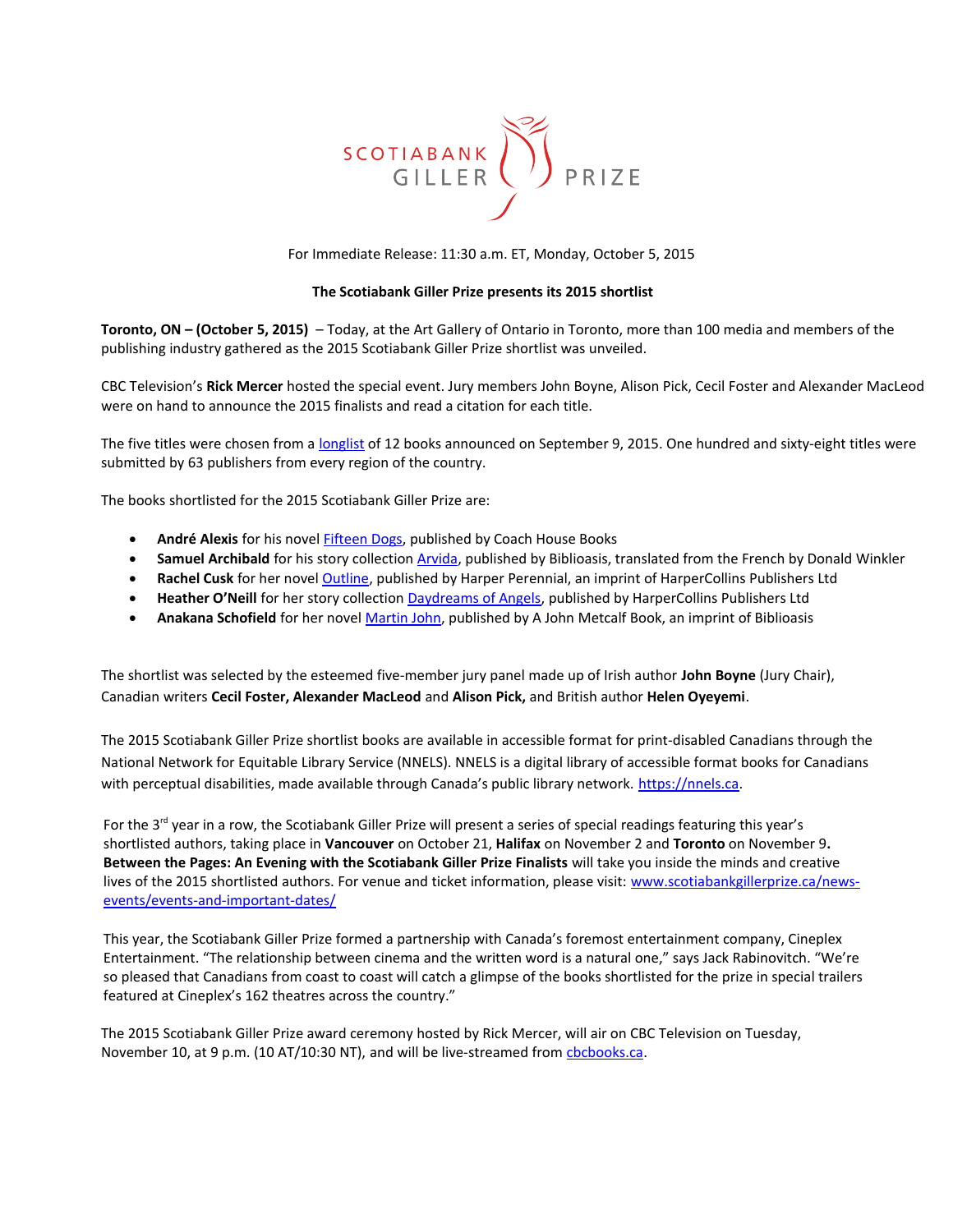## **About the Prize**

The Scotiabank Giller Prize strives to highlight the very best in Canadian fiction year after year. The prize awards \$100,000 annually to the author of the best Canadian novel or short story collection published in English and \$10,000 to each of the finalists. The award is named in honour of the late literary journalist Doris Giller and was founded in 1994 by her husband, Toronto businessman Jack Rabinovitch. Visit us at [www.scotiabankgillerprize.ca](http://www.scotiabankgillerprize.ca/)

#### **About Scotiabank**

Through our global philanthropic program, Scotiabank and its employees support causes at a grassroots level. Recognized as a leader for our charitable donations and philanthropic activities, Scotiabank has contributed on average \$50 million annually over the last five years to community causes around the world.

Scotiabank is Canada's international bank and a leading financial services provider in North America, Latin America, the Caribbean and Central America, and parts of Asia. We are dedicated to helping our 21 million customers become better off through a broad range of advice, products and services, including personal and commercial banking, wealth management and private banking, corporate and investment banking, and capital markets. With a team of more than 87,000 employees and assets of \$863 billion (as at July 31, 2015), Scotiabank trades on the Toronto (TSX: BNS) and New York Exchanges (NYSE: BNS). Scotiabank distributes the Bank's media releases using Marketwired. For more information, please visit www.scotiabank.com and follow us on Twitter @ScotiabankNews

### **About CBC/Radio-Canada**

CBC/Radio-Canada is Canada's national public broadcaster and one of its largest cultural institutions. The Corporation is a leader in reaching Canadians on new platforms and delivers a comprehensive range of radio, television, internet, and satellite-based services. Deeply rooted in the regions, CBC/Radio-Canada is the only domestic broadcaster to offer diverse regional and cultural perspectives in English, French and eight Aboriginal languages.

*[A space for us all](http://www.cbc.radio-canada.ca/en/explore/strategies/2020/)* is CBC/Radio-Canada's new strategy to modernize the public broadcaster and ensure that it continues to fulfill its mandate for Canadians and for future generations. Through to 2020, it will increase its investment in prime time television programming, and continue to create radio programs of the highest quality, while promoting the development of digital and mobile platforms and content.

## **About Cineplex Entertainment**

Cineplex Inc. ("Cineplex") is one of Canada's leading entertainment companies and operates one of the most modern and fully digitized motion picture theatre circuits in the world. A top-tier Canadian brand, Cineplex operates numerous businesses including theatrical exhibition, food services, gaming, alternative programming (Front Row Centre Events), Cineplex Media, Cineplex Digital Solutions, Cineplex Digital Networks, and the online sale of home entertainment content through CineplexStore.com and on apps embedded in various electronic devices. Cineplex is also a joint venture partner in SCENE – Canada's largest entertainment loyalty program.

Cineplex is headquartered in Toronto, Canada, and operates 162 theatres with 1,652 screens from coast to coast, serving approximately 74 million guests annually through the following theatre brands: Cineplex Odeon, SilverCity, Galaxy Cinemas, Colossus, Coliseum, Scotiabank Theatres, Cineplex Cinemas, Cineplex VIP Cinemas, Famous Players and Cinema City. Cineplex also owns and operates the UltraAVX, Poptopia, and Outtakes brands. Cineplex trades on the Toronto Stock Exchange under the symbol CGX. More information is available at [Cineplex.com.](http://www.cineplex.com/)